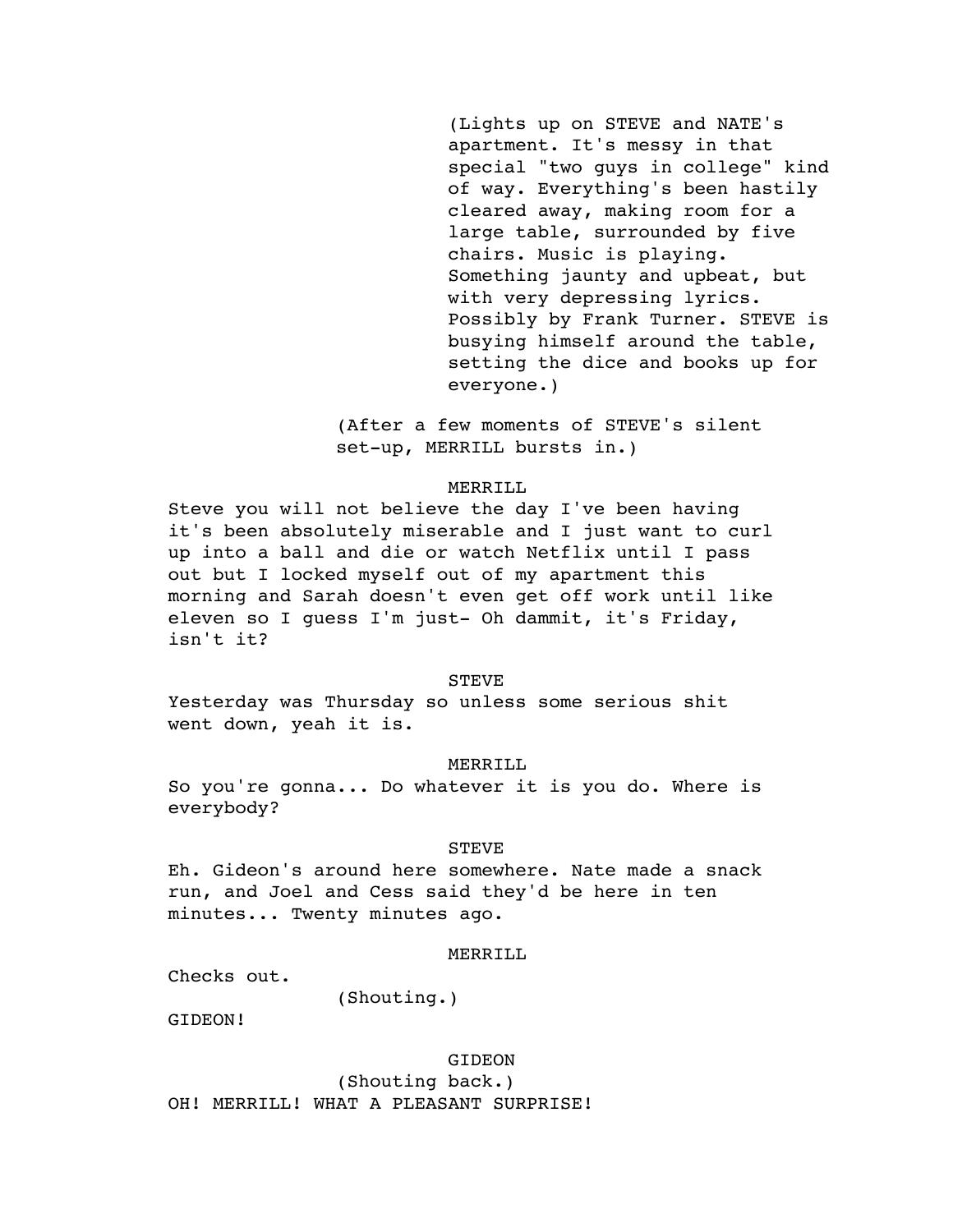## MERRILL

Kitchen. Of course.

## **STEVE**

Wait, didn't you have a date tonight-

## MERRILL

Hey! Funny story about that. Asshole texted me after I'd been waiting at the bar for a fucking HOUR to cancel. And he said he hoped we could reschedule. Yeah. No.

## STEVE

That wasn't a funny story.

## MERRILL

I'm aware.

### STEVE

On the plus side you could be killing dragons and casting spells and shit instead so that's pretty cool.

### GIDEON

STEVE, WHERE ARE THE CHEETOS?

STEVE IN THE CABINET TO THE LEFT OF THE FRIDGE!

## MERRILL

No. No way I'm playing-

## STEVE

Dude, long as you're here. Six is a good number of players.

### MERRILL

It's not going to make me feel better.

## STEVE

How could you know that if you don't try?

## GIDEON

THEY'RE NOT THERE, STEVE!

### STEVE

OTHER LEFT, DUDE!

## GIDEON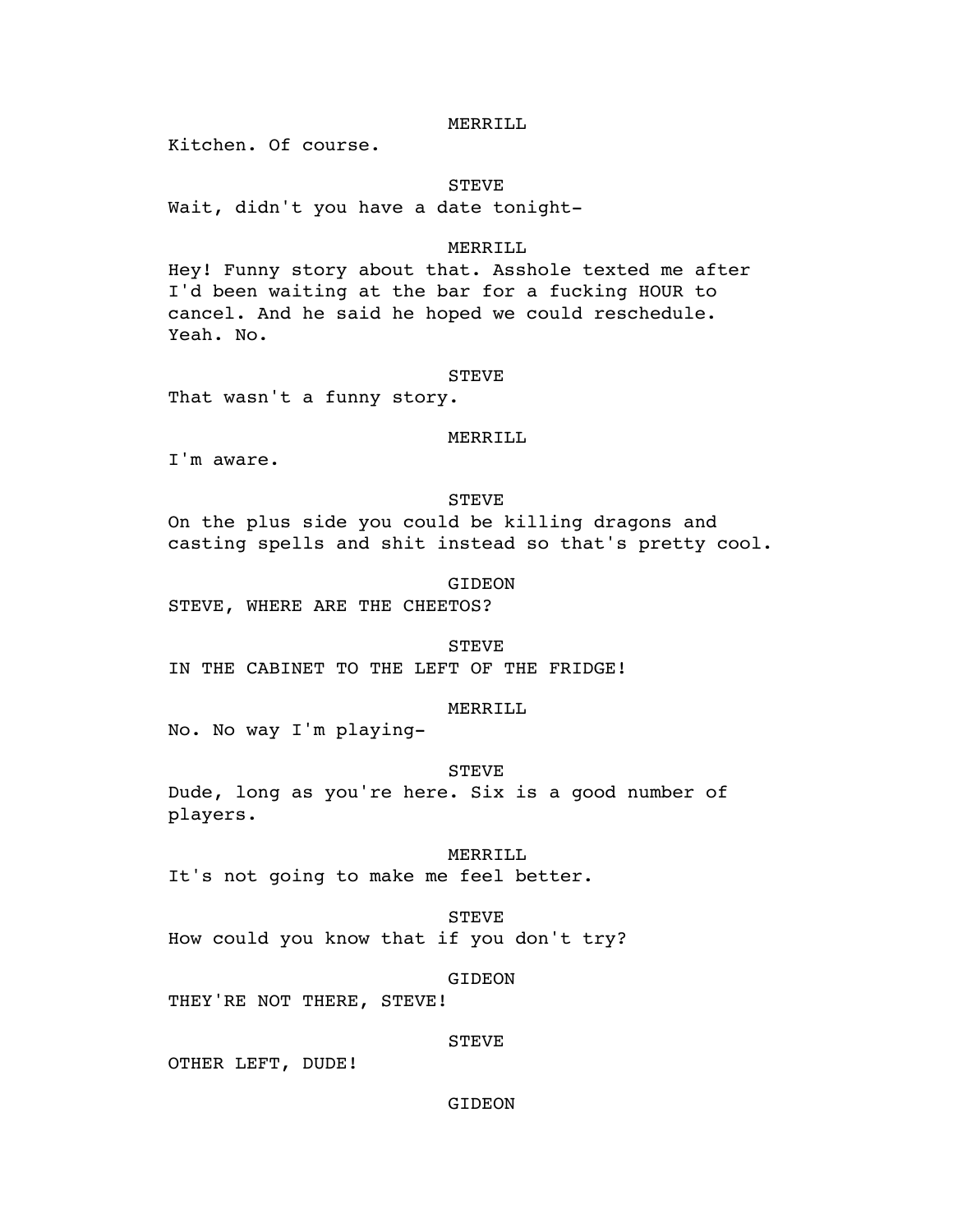OH! FOUND THEM! CAN I BRING THEM IN THERE?

**STEVE** 

NO! YOU'LL GET THE DUST ALL OVER EVERYTHING!

GIDEON

WHAT ABOUT MOUNTAIN DEW? CAN I HAVE A MOUNTAIN DEW?

## MERRILL

GIDEON WE'RE TRYING TO HAVE A SERIOUS CONVERSATION HERE!

### GIDEON

SO AM I! CAN I-!

## MERRILL

YES, WHATEVER! Maybe I'll watch, but I'm not playing.

STEVE

Super fun, dude. You can trust me- I loved dinosaurs when I was a kid.

### MERRILL

Um... Non-sequitur much?

## GIDEON

YOUR MOUNTAIN DEW IS FLAT! ALL YOU HAVE IS MOUNTAIN DON'T!

## STEVE

Wait, I haven't told you about my test?! Oh, oh shit-I could've saved you from that guy-

### MERRILL

What test?

## GIDEON

DID SOMEONE THINK MERRILL WAS A LESBIAN AGAIN?

#### STEVE

NO, SHE GOT STOOD UP!

## GIDEON

FUCK THAT GUY! AND IF THE LESBIAN THING HAPPENS AGAIN, TELL THEM YOU'RE INTO CUNNING LINGUISTS, NOT CUNNILINGUS!

## STEVE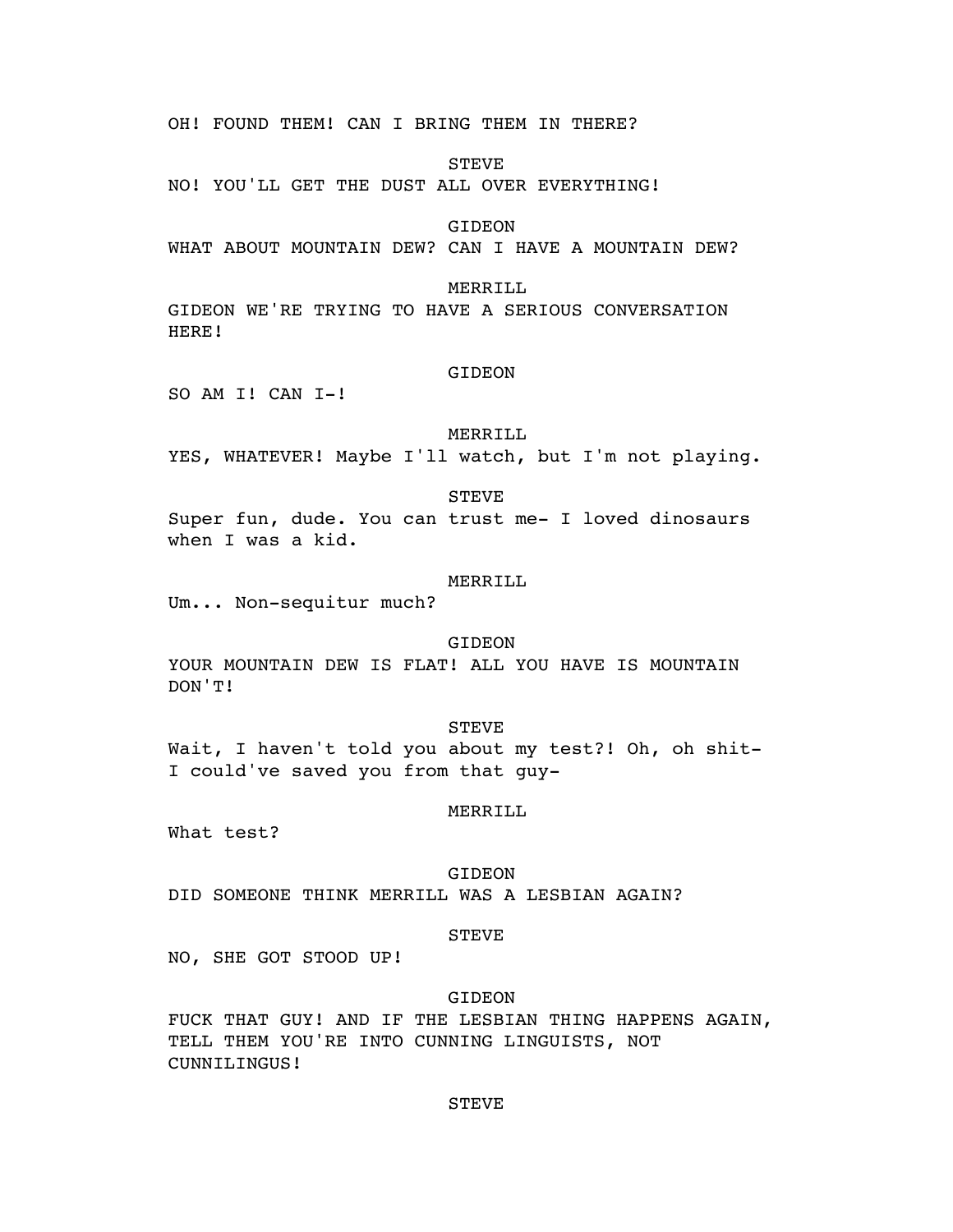Ignore him.

### MERRILL

Usually do.

### STEVE

I've got this lie detector test-

**GIDEON** 

GUYS THAT WAS ACTUALLY A GOOD PUN! I'M PROUD OF MYSELF!

## STEVE

NO SUCH THING! Let me preface this a little bitthat's a good word. Preface. I should use it more often. I thought of this yesterday- haven't even told Nate yet- and it's the single most brilliant and original thought I've ever had.

## MERRILL

Even better than your idea for a cartoon series where Mark Ruffalo voices a crime fighting bison?

## **STEVE**

Yes! It's even better than Ruffalo the Buffalo! So without further ado, prepare to have your mind blown by the patent-pending Steve Everett method for telling if a guy's honest or not. It's real simple. And it always works. On dudes, that is. I haven't come up with one for chicks yet, and the dude method doesn't work both ways. It's a gendered test. I'm getting off topic. Picture this. You meet a new guy. He's funny, he's charming, and goddamn he's hot. But you don't know if he's cool or not because you don't know if you can trust him. We've all been there. This'll fix that really quick. And it's super easy. All you gotta do is look him right in his eyes- and I don't mean just like quickly, I mean you hold that eye contact the whole time and you just stare right into his soul, you try to burn a hole straight through that guy with your eyes- and you ask one question. That's it. One easy question. Don't preface it or anything, just spring it on him suddenly, just like- nonchalant as possible. So he's not prepared. "Hey man, when you were a kid, did you like dinosaurs?" See? Super easy. It's not even a weird question. Now, there are two ways he can answer. If he says yes, that's the end of that. Your new bro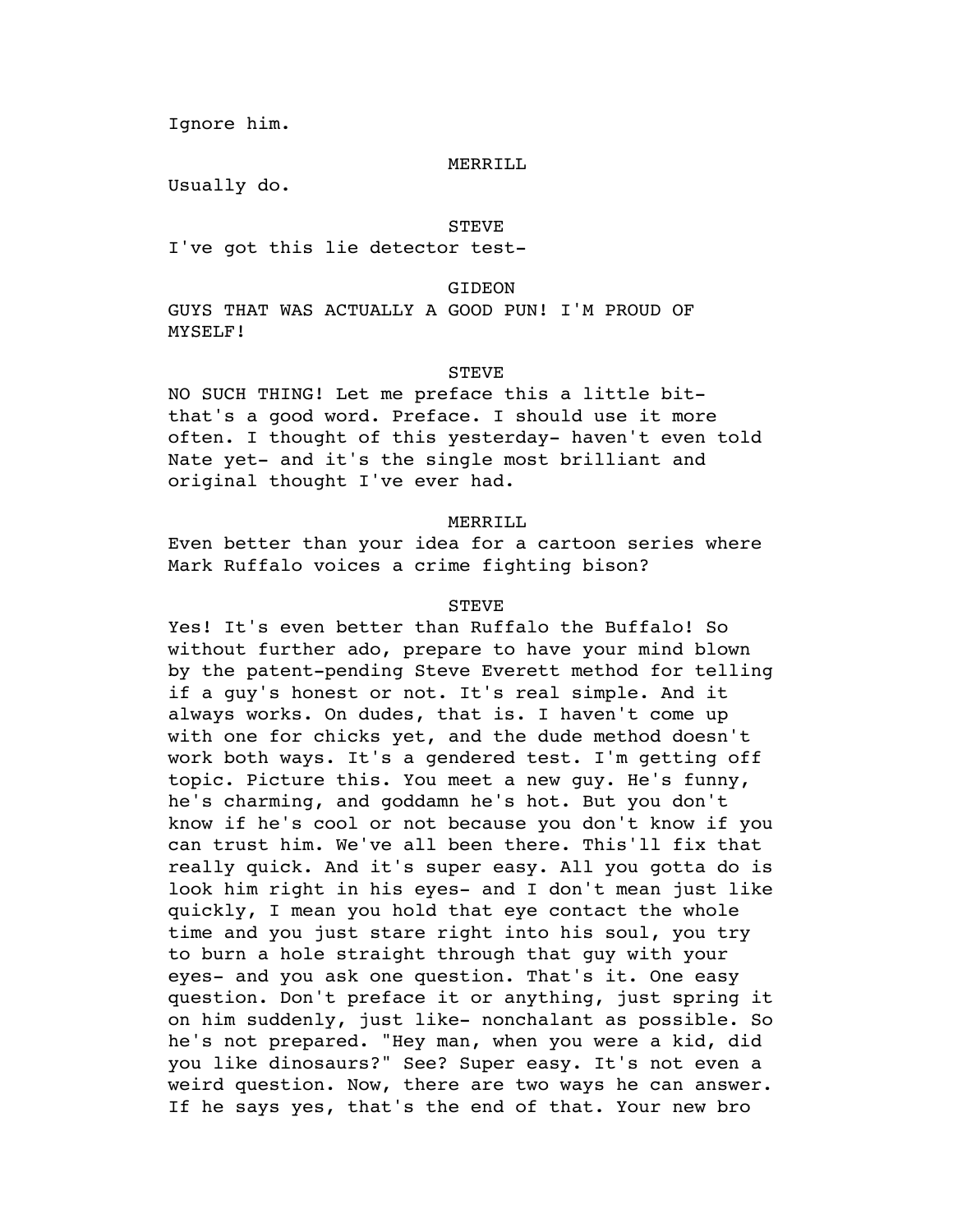liked dinosaurs when he was little. That's cool. You did too, so you can talk about it, maybe watch Jurassic Park together or something and BOOM! Dinosaurs just made you a friend. An honest friend. But if he says no- if this guys says no- if he looks right into your eyes while you're both making some serious eye contact, you are both looking deep in each others souls and it's like hella intimate but in a cool way, not in a weird way and he says no- then you can't trust a word that jackass says. Because he is clearly a liar. It doesn't matter if they grow up to be straight, gay, a woman, an avocado, or whatever else- at some point in their life, all little boys fucking. Love. Dinosaurs. And that's it. That's the end of that. If he says no, if that asshole says no, you can't trust him. Because, I guarantee 100% that motherfucker did like dinosaurs. He just won't admit it. Because he's a dirty little liar. Like I said, it's simple, easy, and effective.

### MERRILL

I... I have no words.

### STEVE

Oh ye of little faith. Exhibit A. YO, GID- WHEN YOU WERE A KID, DID YOU LIKE DINOSAURS?

### GIDEON

DUDE, FUCK YEAH! STILL DO!

### STEVE

Boom. Trustworthy. With everything other than Cheetos. I'd drop the mic if I had one but I don't so I'm gonna say it. Mic drop! Steve out.

(Enter GIDEON, with Cheetos.)

## **GIDEON**

Still on about his lie detector test?

(MERRILL nods.)

#### STEVE

Dammit Gideon what'd I tell you about the Cheetos?

GIDEON

I'm not going to get the dust on your books, chill.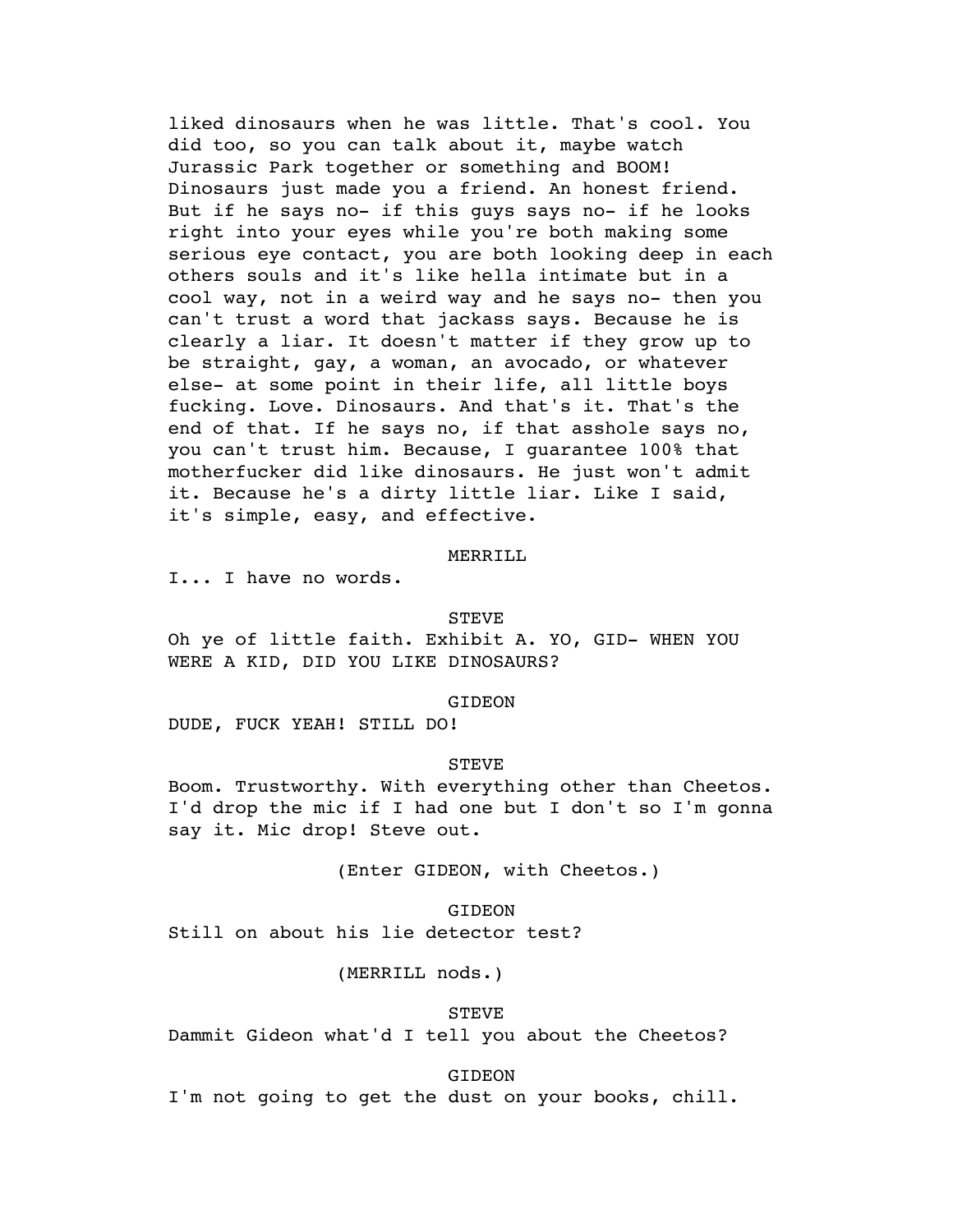## STEVE

You can't know that, dude, Cheeto dust is like cancer-

GIDEON

Except cancer's not contagious, asshole.

## STEVE

It's like glitter. Vacuum up one molecule of mysterious processed powder that might possibly be cheese and ten more will take it's place!

GIDEON

Ah yes, cheetos and glitter. The hydras of our modern world.

## MERRILL

(Looking through the books.)

What is this?

## STEVE

The game you're going to play, man.

## MERRILL

First, no I'm not. Second, I thought it was a board game. Like with pieces. And points.

## STEVE

We don't need no pieces-!

### GIDEON

Double negative.

#### MERRILL

/Pedants always gotta pedant, huh?

### STEVE

/Whatever, Gideon. We don't need any pieces. You're going on an adventure, right in our living room.

## GIDEON

...Pedants are going to be pedantic, you ignorant philistine.

### MERRILL

Our last "adventure" was as much of a crushing disappointment as I am to my parents.

## STEVE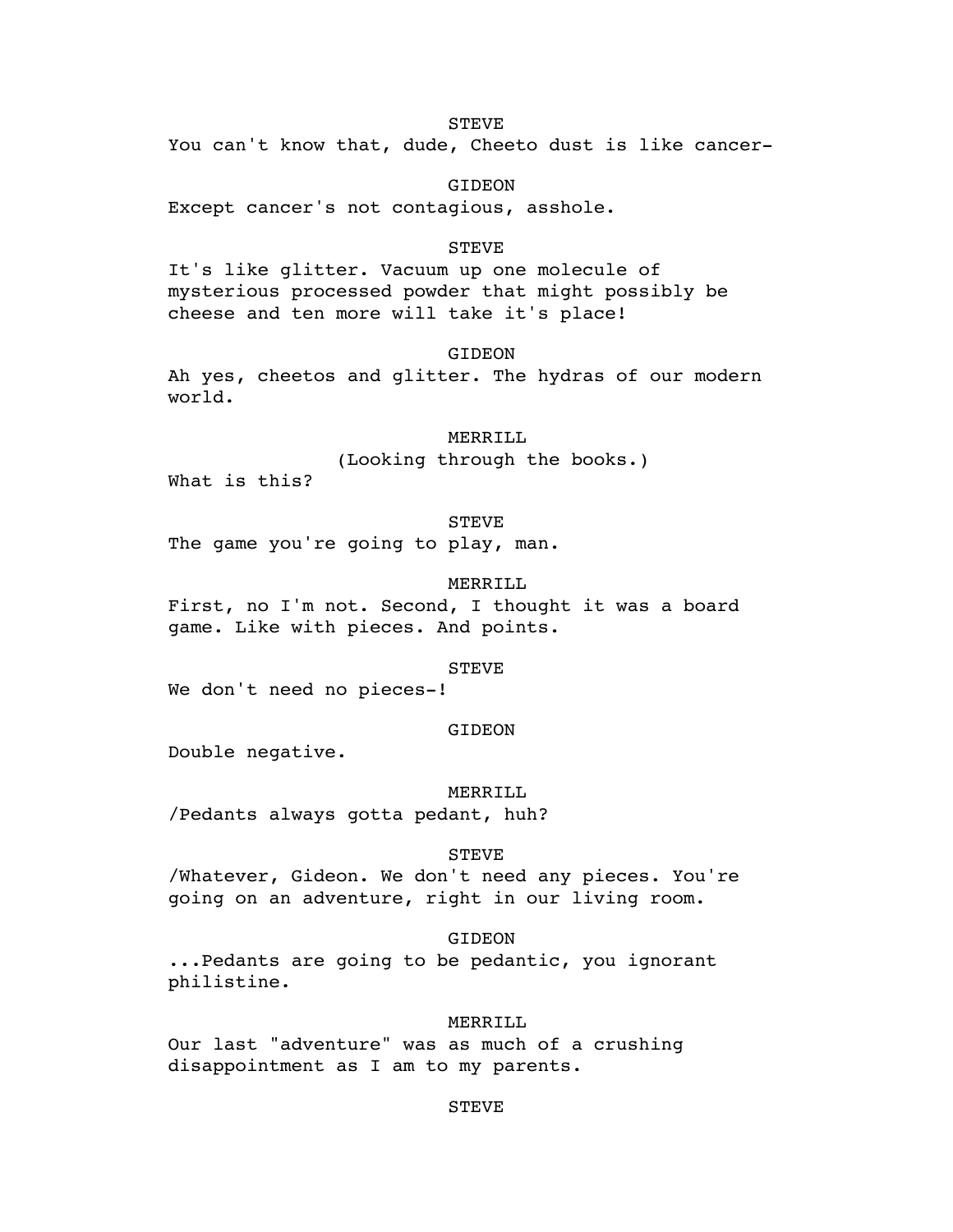Tell me, is there anything about you you wish you could change?

## MERRILL

Steve. I'm a young woman in America. Do you really want to go down the rabbit hole that is my selfesteem?

## GIDEON

/Dark.

## STEVE

/Point taken. But here's the beauty of the game- you can be anything you want! A bear, even!

MERRILL

Why is "bear" the first thing you think of?

## STEVE

I want to be a goddamn bear, duh. And in this game, I can be.

### GIDEON

You'll love it.

## MERRILL

That's what you said about acid.

### GIDEON

Which was fun as shit.

## MERRILL

We have very different ideas of fun.

## GIDEON

You found some shit out on acid. Deep stuff, man.

### MERRILL

I was convinced my spirit animal was a shag carpet.

GIDEON

It's what you feel like in your soul.

#### STEVE

Hey, Joel's an orange chair and he's never been happier.

## MERRILL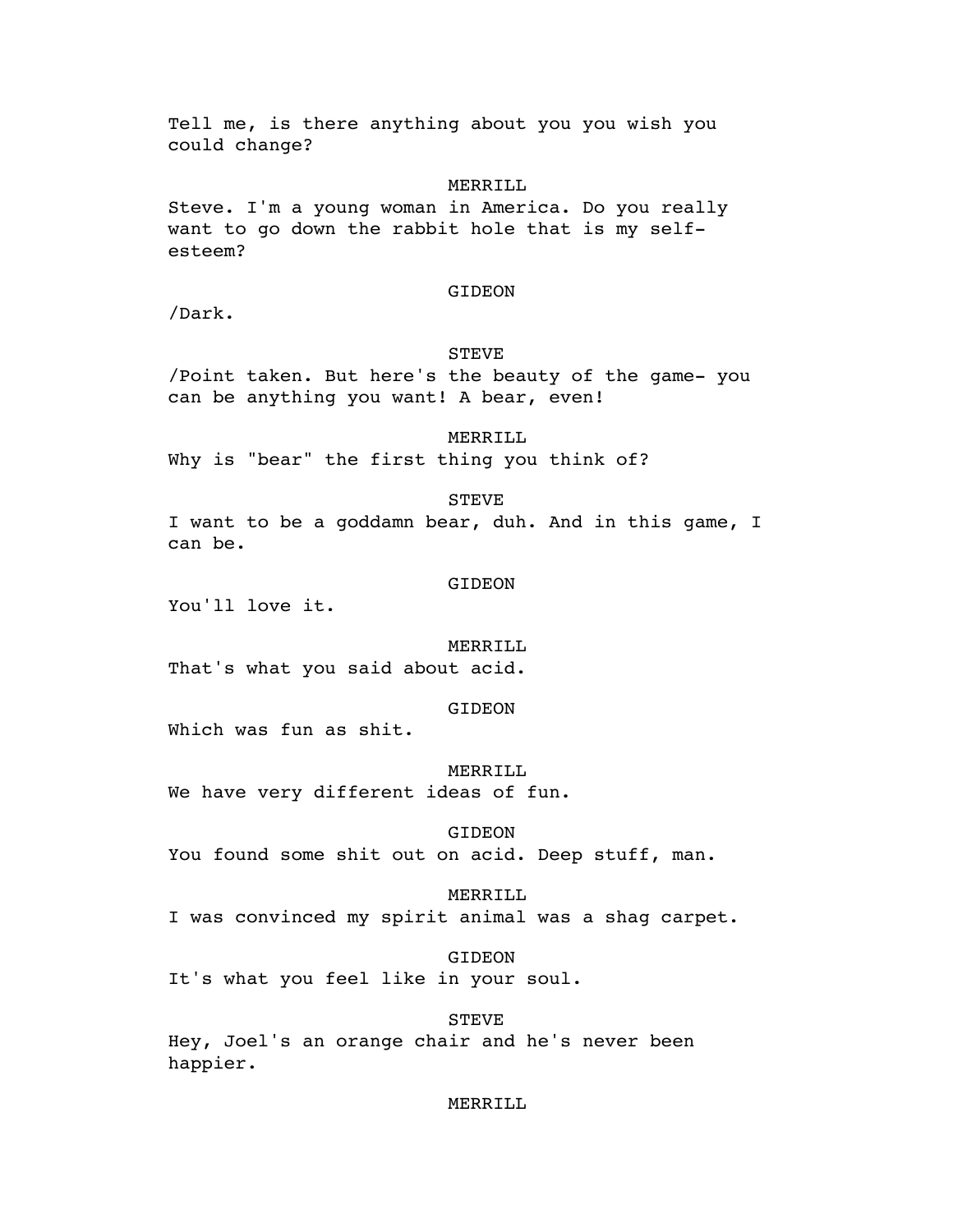Remind me why we're friends again?

GIDEON

It's a secret to everybody.

MERRILL

How about... I hang out and watch?

STEVE

Come on! One of us, one of us!

### MERRILL

Yeah, one of the nerds.

## GIDEON

You could be an elf.

## MERRILL

We talking "bakes cookies in an oak tree" elf or "Santa's happy slave labor" elf?

STEVE

Dude, sounds like someone needs a bit of christmas spirit.

### MERRILL

If you start singing christmas carols in the middle of [current month] I will deck you in the halls-

## STEVE

They're not slave labor!

### MERRILL

Oh yeah, they just work for a jolly old fat man who doesn't pay them out of the goodness of their hearts.

#### STEVE

DON'T TALK SHIT ABOUT SANTA!

## GIDEON

Focus, Steve. We're talking Lord of the Rings kicks ass takes names and looks absolutely flawless doing it elf. You could Legolas harder than Legolas ever Legolas'd.

#### MERRILL

Legolas is a noun, not a verb.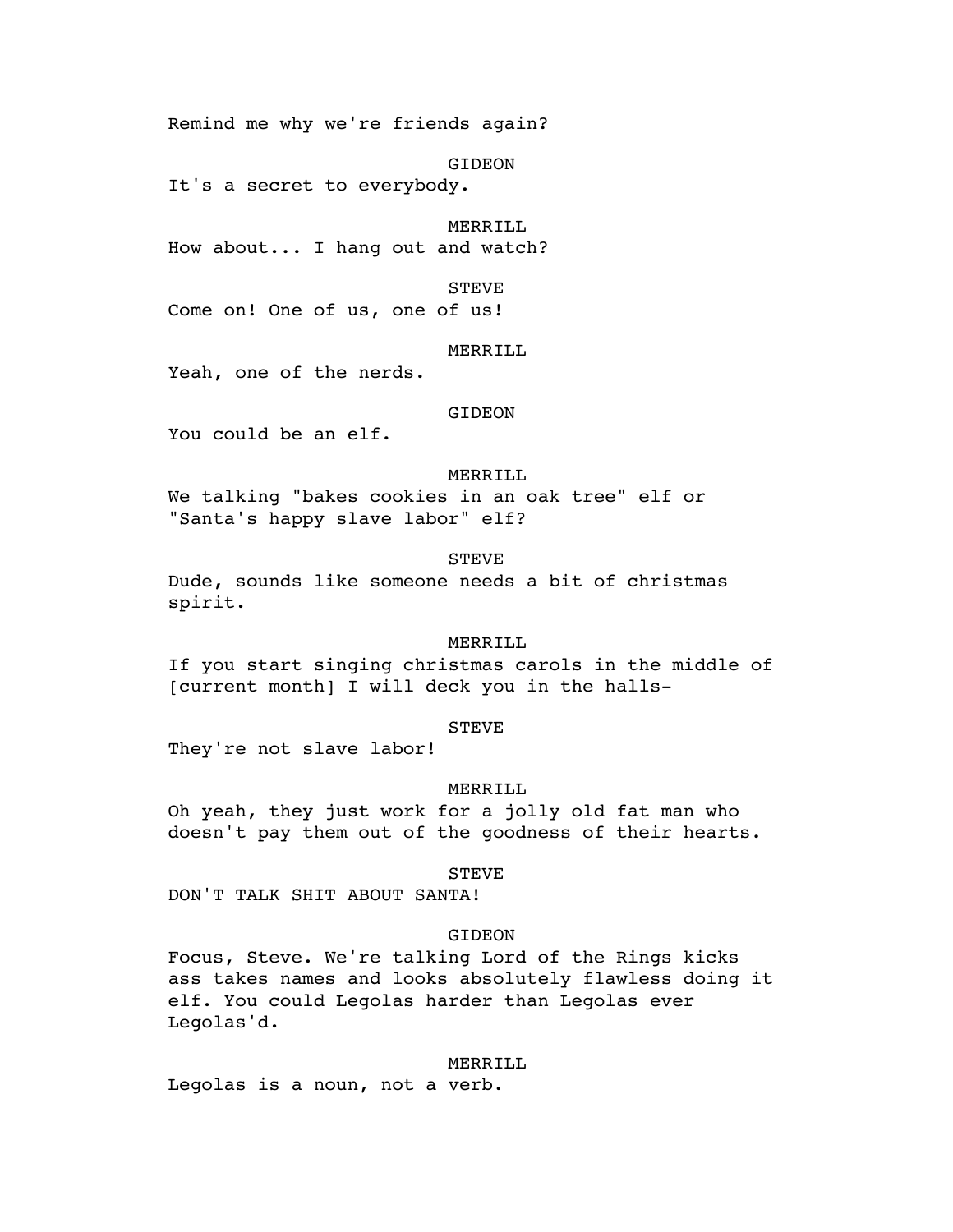## GIDEON

Have you seen the Hobbit movies? Pretty sure it's a verb now. A badass verb.

## MERRILL

Goddammit, Gid.

## GIDEON

So? Will you join us on our mystic quest to save the kingdom?

### MERRILL

This isn't like a board game or a video game I don't even know what this is.

## **STEVE**

It's much more better! It's a roleplaying game.

## MERRILL

Sorry, I don't roleplay.

## GIDEON

Oho! Was that-?

#### MERRILL

Turn back while you still can.

## GIDEON

Turning back.

## STEVE

Merrill. I have shared my wisdom, my house, and my time. The least you can do is try it.

### MERRILL

It seems... Really complicated.

#### STEVE

That would be because it is. But it's worth it.

### MERRILL

Look, I'm just gonna go home.

### STEVE

Aren't you locked out?

## MERRILL

Oh yeah. Right.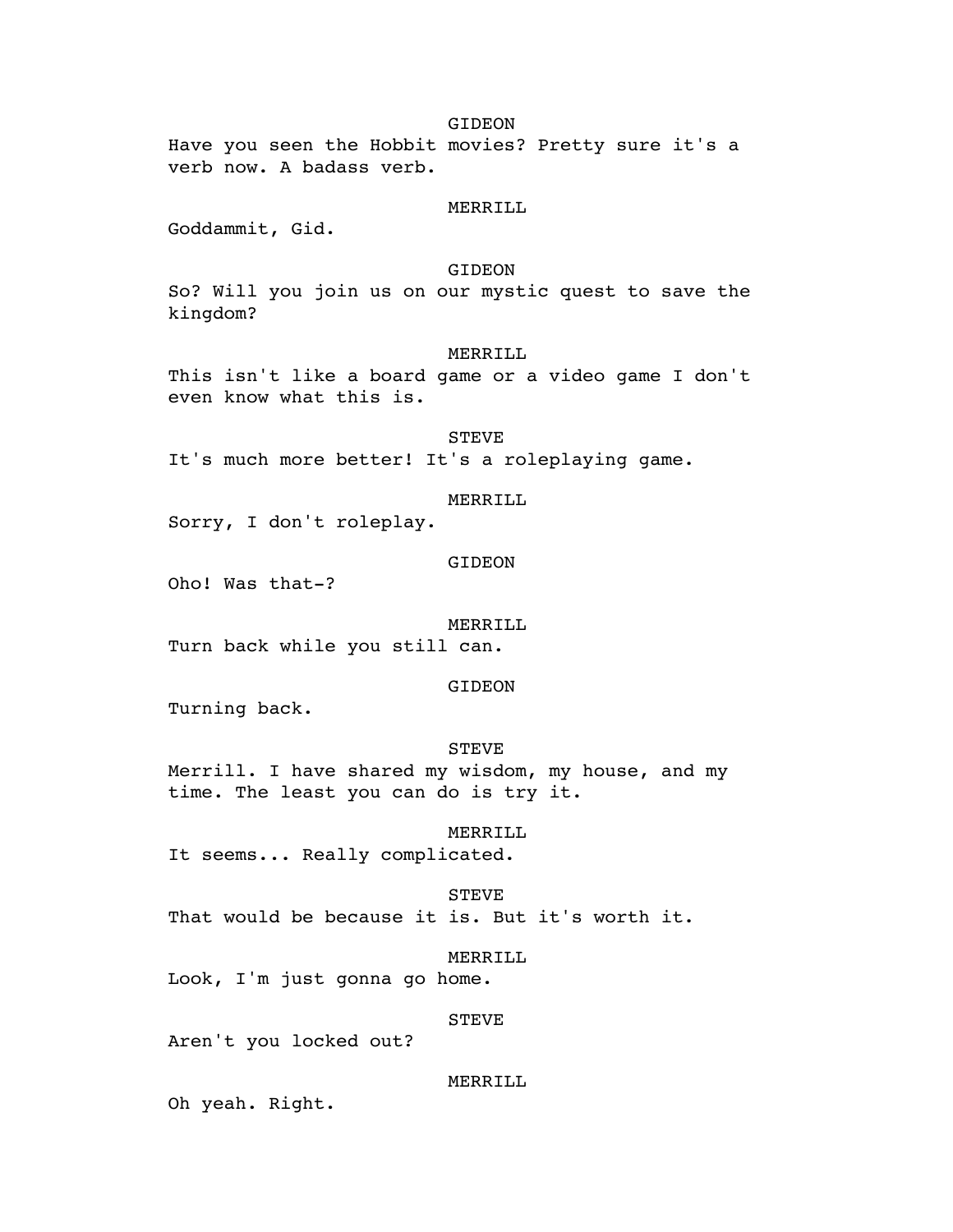So...?

## MERRILL

No, Steve. I'll play like- Cards against humanity, or Clue, or even that weird Cthulhu game. But roleplaying is beyond me.

## GIDEON

Settlers of Catan?

## STEVE

Don't let him start. Merrill, it's serious time.

## MERRILL

You're capable of being serious?

### STEVE

We're about to find out. Riddle me this. When you were a kid, what did you want to be?

## MERRILL

An astronaut.

## STEVE

Nah man, I'm talking about before you realized some things were impossible.

# MERRILL

Pretty sure me being an astronaut is impossible.

## GIDEON

Hell yeah.

#### MERRILL

Good to know I can count on your support, Gideon.

#### GIDEON

I was agreeing with you.

### MERRILL

You know what I meant.

#### STEVE

You're not getting it, man. Gid, what did you want to grow up to be?

## GIDEON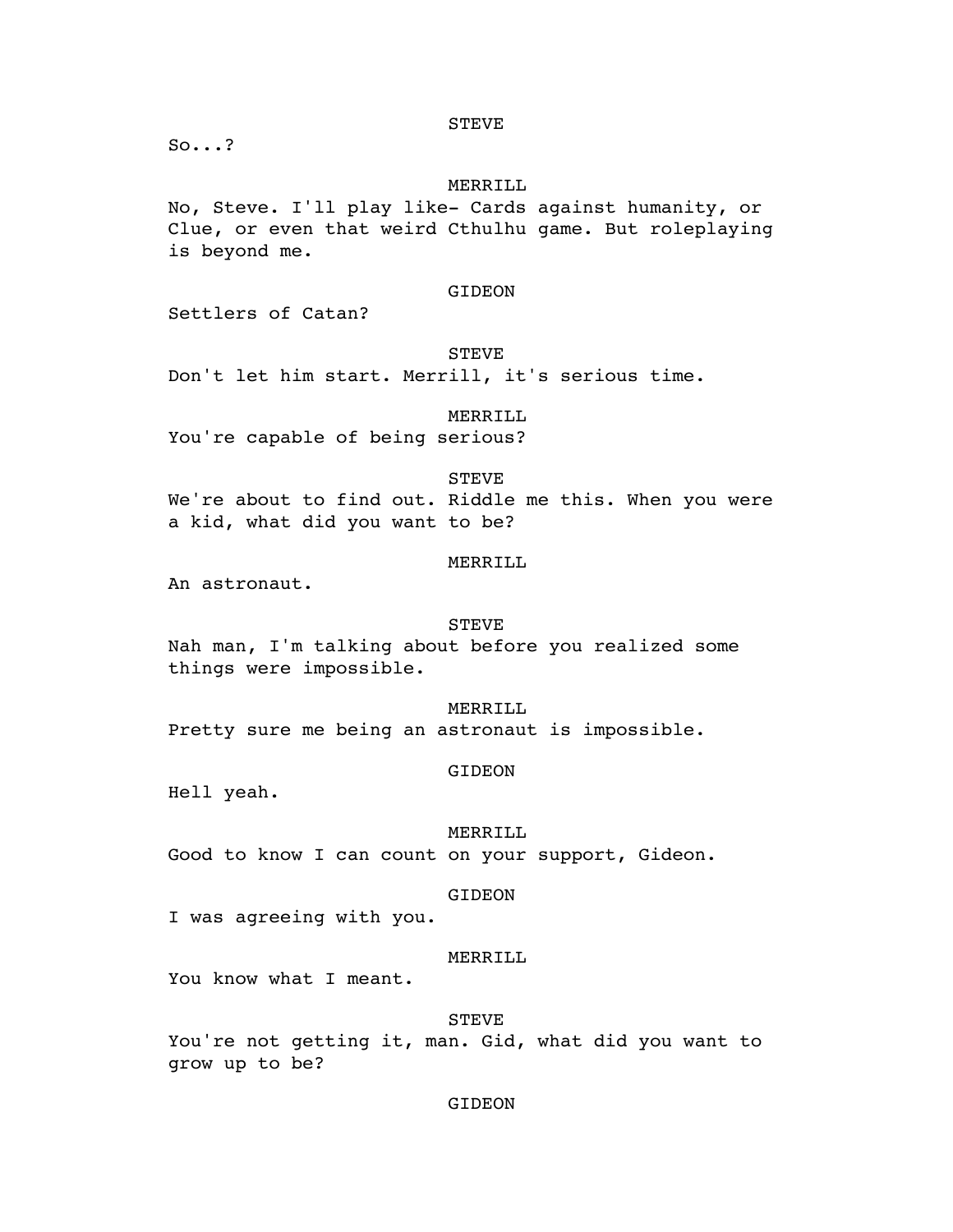Dead.

## STEVE

Ya'll suck. The point I'm trying to make is when I was a kid, I wanted to grow up to be a hero- but not like "we're all heroes in our own way" bullshit, like a hero hero.

### MERRILL

So you said it twice and that changes... What, exactly?

## STEVE

Hero of time. Hero of Hyrule. I wanted to be the guy who saved the princess, collected all 151 of those little fuckers, saved the world, the universe, everything!

### MERRILL

You can't do that, Steve.

## STEVE

Hell no! I'm just Steve Everett. I'm not space jesus, I'm not even Aquaman for crying out loud. I'm me. And that kinda sucks.

### MERRILL

Could be worse. You could be me.

## STEVE

And that's the beauty of the game! At this table, you don't have to be you.

#### GIDEON

I killed a god, once.

#### STEVE

Gid killed a god! That happened!

## GIDEON

Nice change of pace from the ennui of working a nine to five office job.

### STEVE

Life sucks, but we can escape, just for a few hours. Isn't that something?

## MERRILL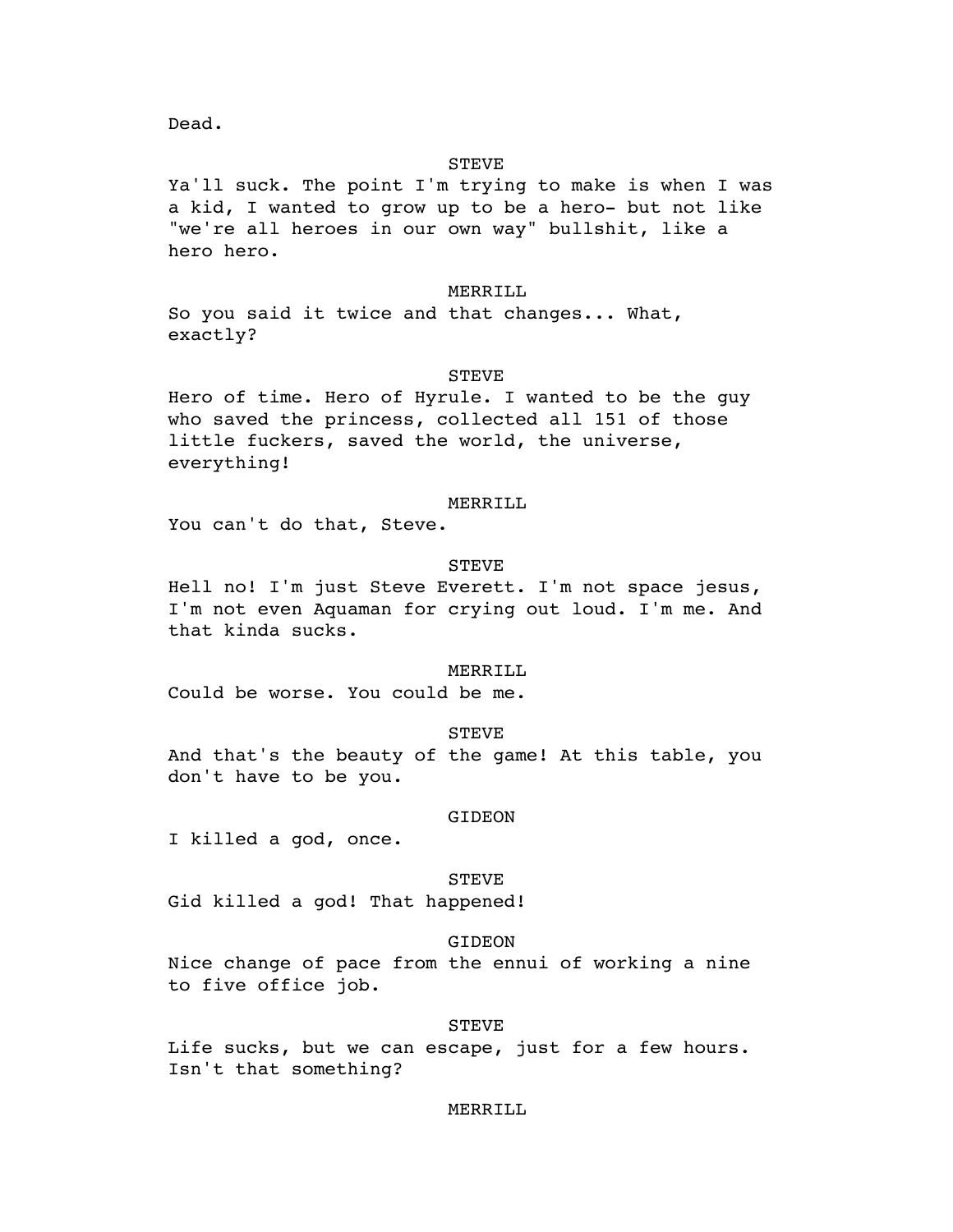I guess so.

## STEVE

What's upsetting you right now?

### MERRILL

I'm not upset, I just don't want to play because it sounds-

## STEVE

Not about the game. In the abstract.

#### MERRILL

I'm still mad about my "date."

### STEVE

Guess what? Stuff like that isn't going to happen in Westeros- nah, there it probably would- but like, not in Greyhawk or wherever Gideon decides we're going! You're the hero of your story!

## MERRILL

That does sound nice.

### STEVE

Doesn't it! Come on, man, all you gotta do is roll the dice.

### MERRILL

This isn't going to make me spontaneously grow a neckbeard and move into my parent's basement, will it?

STEVE

That only happens if you let it happen.

GIDEON

And for the love of God don't let it happen.

## MERRILL

Fine. Fine. I'm in.

## **STEVE**

WOO!

(STEVE digs around in the papers.) It's dangerous to go alone! Take this! (Hands MERRILL a character sheet.)

## MERRILL.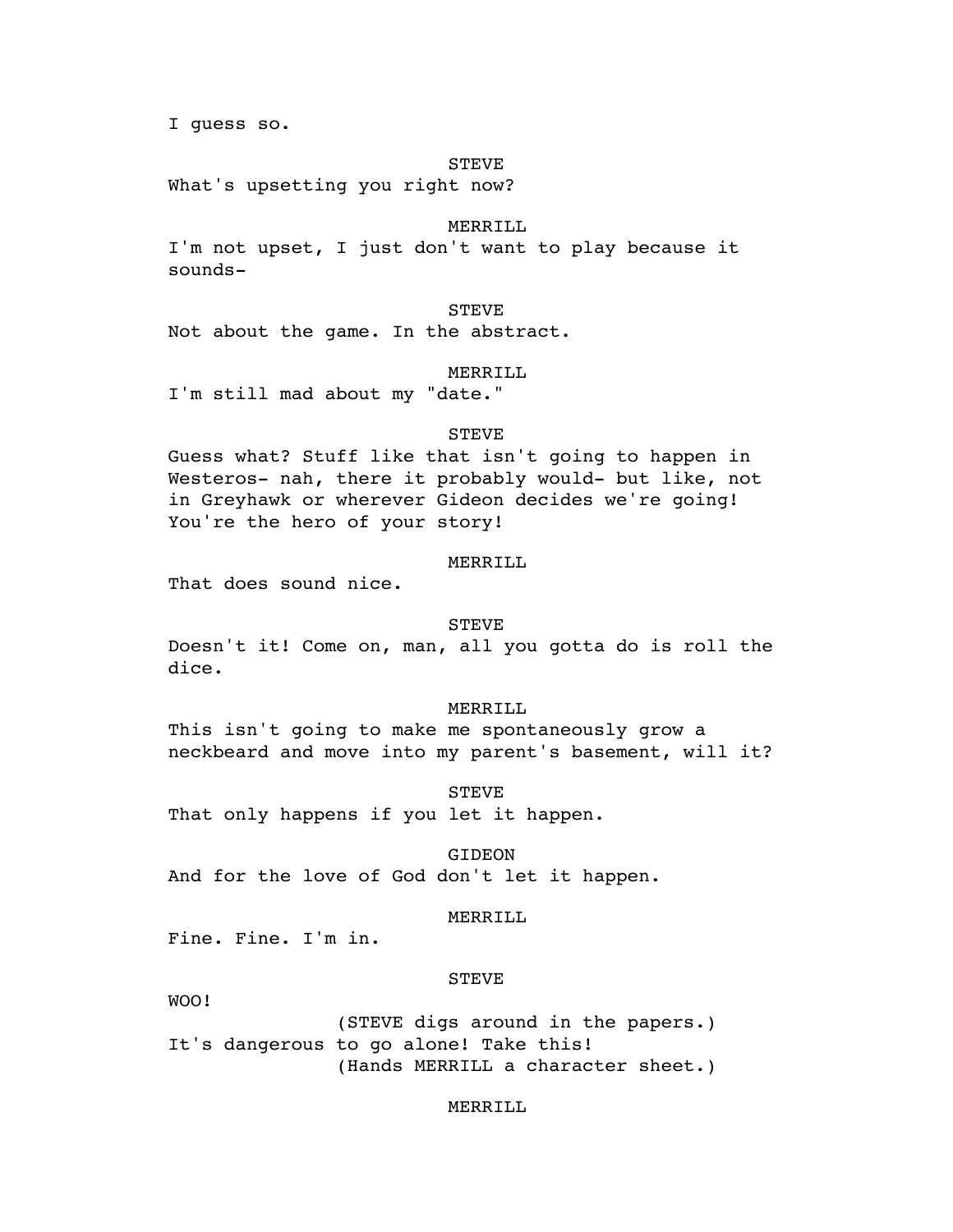My brain hates my eyes for looking at this. What is this devil language?

## **STEVE**

It's your character! Well, it's going to be. You've got to make her first- or him, if you want. No judgement in DnD.

## GIDEON

Tabula rasa, if you will.

### MERRILL

What are these boxes for?

## STEVE

Your stats.

## MERRILL

Translation...? I'm not quite fluent in geek quite yet.

## GIDEON

Think about it in terms of tomatoes. Strength? How powerfully you can crush a tomato. Dexterity? How well you can throw a tomato. Constitution? How many tomatoes you can survive being thrown at you. Intelligence? Knowing a tomato is a fruit. Wisdom? Knowing that just because a tomato is a fruit doesn't mean it belongs in a fruit salad. Charisma? Being able to sell a tomato based fruit salad anyway.

### STEVE

Tomato fruit salad is salsa.

#### GIDEON

He's a bard. High charisma.

### MERRILL

Wow. For complete and utter nonsense, that was surprisingly helpful.

> (GIDEON hands MERRILL the player's guide.)

### GIDEON

So first you're going to want to pick your race and class- these are your options-